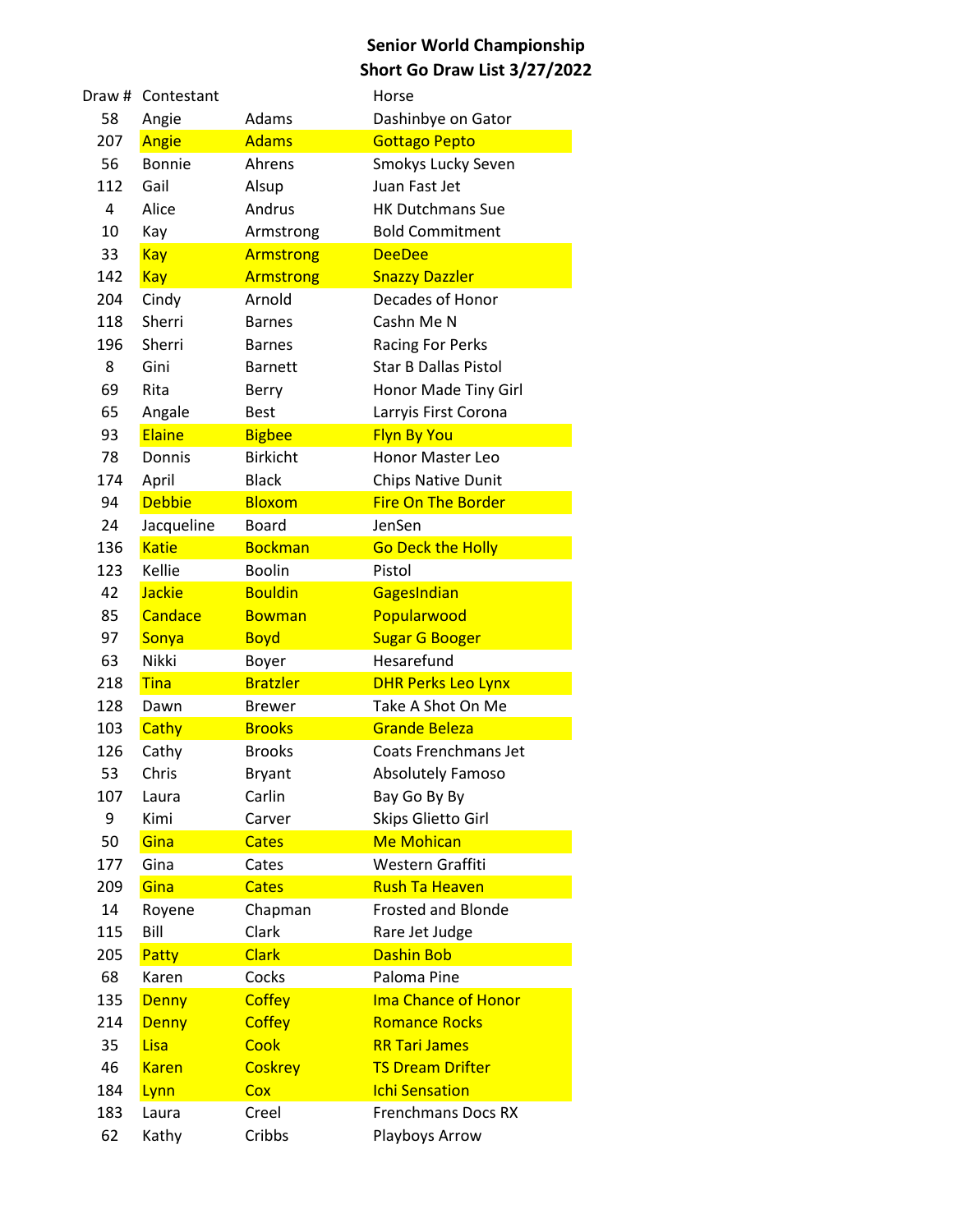| 11  | Peg           | Crockett        | Spot                         |
|-----|---------------|-----------------|------------------------------|
| 23  | Jeri          | Crosby          | Sea Biscuit                  |
| 216 | Mimi          | <b>Cundieff</b> | <b>AP Eldorado</b>           |
| 194 | <b>Debi</b>   | <b>Davis</b>    | <b>Skyy Blue</b>             |
| 60  | Tami          | Denton          | <b>Miss Doc Bar Poco</b>     |
| 158 | James         | Denton          | <b>Joes Big Stick</b>        |
| 178 | Tamela        | Dighero         | Fist Full of Money           |
| 147 | <b>Debbie</b> | <b>Doener</b>   | <b>Famou Flamewater</b>      |
| 104 | Georgia       | Dorsey          | Hello Moon                   |
| 89  | Connie        | <b>Dove</b>     | <b>Frenchmans Whiz</b>       |
| 113 | Mitzi         | Duke            | <b>Traffics Big Wonder</b>   |
| 134 | <b>Mitzi</b>  | <b>Duke</b>     | <b>Slick Spirit N Frills</b> |
| 169 | Jackie        | Eldridge        | <b>Streaking Bray</b>        |
| 27  | Tina          | <b>Elkins</b>   | <b>Dats Zoeys Candy</b>      |
| 66  | Sheila        | <b>Ellis</b>    | Mr. Dash Wood                |
| 181 | Connie        | Ezell           | <b>IZ Happy Rockin Hank</b>  |
| 21  | Monty         | Ford            | PacUp N Drive                |
| 67  | Rhonda        | Fowler          | Sailors Doc Gunner           |
| 73  | Phyllis       | Gallent         | <b>Heza Bully Gator</b>      |
| 200 | Angela        | Ganter          | <b>Flit Money</b>            |
| 159 | Lance         | Graves          | Dashinlikastreaker           |
| 160 | Lance         | Graves          | <b>Stetson Ray</b>           |
| 164 | Lance         | Graves          | SB Ima Slick Victory         |
| 59  | Carol         | Greene          | Poco's Too Poco              |
| 124 | Latisha       | Hairgrove       | RF French Bugs Moon          |
| 206 | Robin         | <b>Hamilton</b> | <b>Dashing Jayde</b>         |
| 30  | Amy           | <b>Hammett</b>  | <b>JJ Playing CD</b>         |
| 171 | Sheryl        | Hammonds        | <b>Diesel</b>                |
| 176 | <b>Becky</b>  | Henry           | Catch this Fury              |
| 127 | Lucinda       | Herring         | <b>Trixie</b>                |
| 148 | Reggie        | <b>Herring</b>  | Leopie 86                    |
| 149 | Reggie        | <b>Herring</b>  | <b>Frenchmans Dunny</b>      |
| 84  | Carolyn       | <b>Hicks</b>    | <b>Colonels Par Ticket</b>   |
| 202 | Patty Jo      | Higdon          | PJH Half Way Ta Heaven       |
| 32  | <b>Becky</b>  | <b>Higgins</b>  | <b>NotOutaMoneyForLong</b>   |
| 157 | Cynthia       | Hill            | <b>Honor The Boonsmall</b>   |
| 156 | Donna         | Horton          | Willy Be A Bully             |
| 117 | Deb           | Hults           | <b>BG Howfastcanurun</b>     |
| 6   | Jill          | Hunt            | Who Dat Wonder               |
| 28  | <b>Tony</b>   | <b>Jackson</b>  | <b>Boo Boo Kitty</b>         |
| 208 | Donna         | Jackson         | Jumby Bay                    |
| 75  | Josie         | Jarrett         | Mo                           |
| 167 | Angie         | Jean            | <b>Elmers On Fire</b>        |
| 18  | Ann           | Johnson         | Zee Strike                   |
| 170 | JJ            | Jolley          | AH Fame an Fortune           |
| 137 | <b>JoAnn</b>  | <b>Jones</b>    | <b>Watch Joe Smoke</b>       |
| 185 | <b>Bill</b>   | <b>Jones</b>    | <b>TT Rovin Robert</b>       |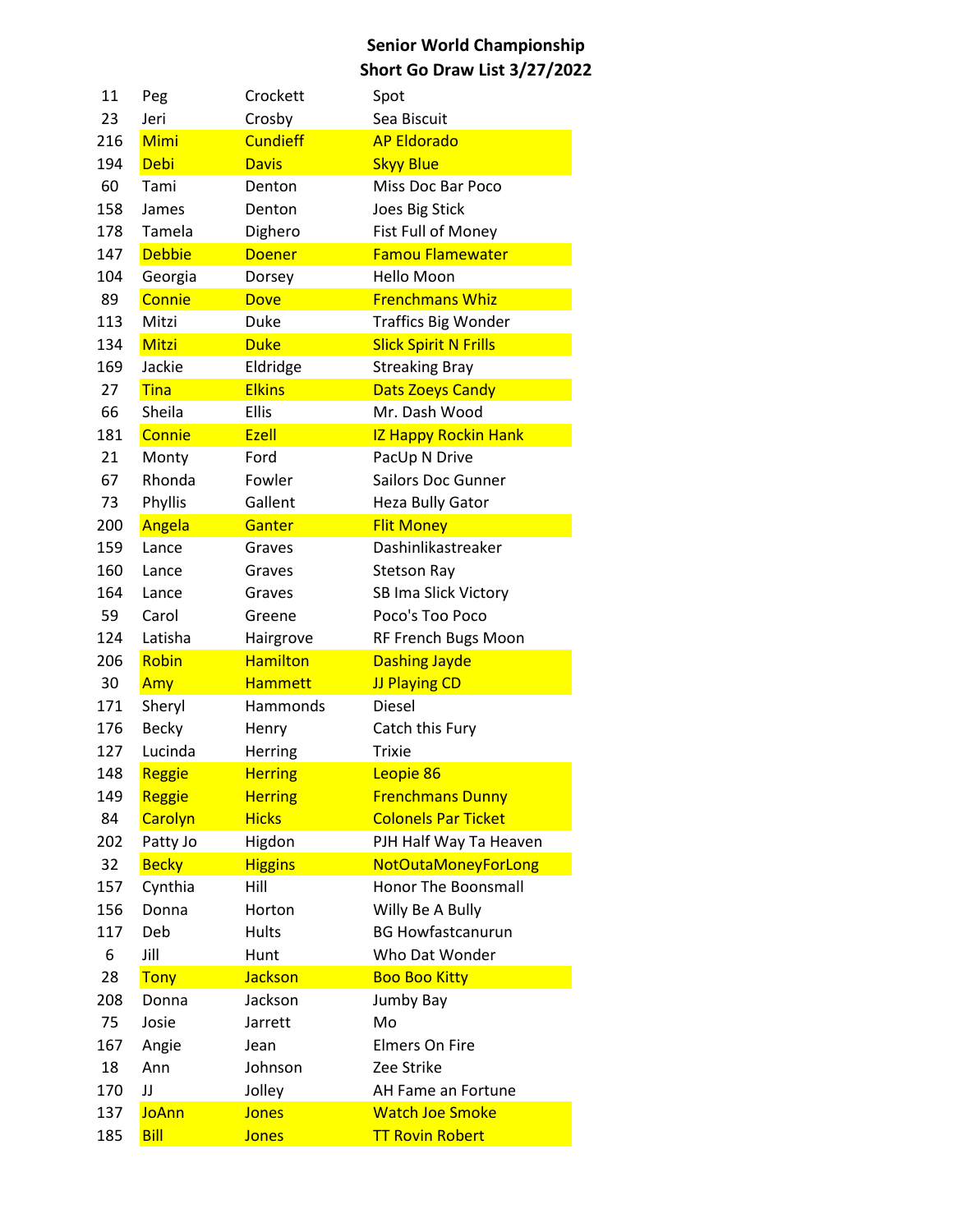| 120         | Louise         | Kendall            | PT Famous Nick               |
|-------------|----------------|--------------------|------------------------------|
| 122         | Julie          | Knox               | <b>Talented Streaker</b>     |
| 95          | <b>Bruce</b>   | <b>Krabbenhoft</b> | <b>PR Scootin Bullfrog</b>   |
| 152         | <b>Donna</b>   | <b>Kyle</b>        | <b>Record On The Rocks</b>   |
| 143         | Gloria         | Leopard            | <b>Fiddle Bar Beggar</b>     |
| 213         | <b>Willie</b>  | Little             | <b>BF Lil Red Chiggar</b>    |
| 162         | Sissy          | Lively             | <b>Blazin Bar None</b>       |
| 70          | Margaret       | Looper             | Hands Oklahoma Boone         |
| 109         | <b>Bruce</b>   | Ludwig             | <b>Streakin Stoli</b>        |
| 138         | <b>Bruce</b>   | Ludwig             | <b>Second Arrangement</b>    |
| 168         | Jami           | Lybbert            | LuLu Stinson                 |
| 101         | Tammy          | <b>Mann</b>        | <b>HC Blaze San Black</b>    |
| 145         | Carrie         | <b>Marschuetz</b>  | Skippa Lil Lily              |
| 188         | Toni           | <b>Martin</b>      | <b>Eye So Special</b>        |
| 51          | <b>Sherri</b>  | <b>Mason</b>       | <b>KT Monte Walsh</b>        |
| 41          | Lydia          | May                | <b>Budrow</b>                |
| 131         | <b>Nancy</b>   | <b>Mayes</b>       | <b>Sparks In My Flame</b>    |
| 20          | Penny          | Mayo               | <b>Really Jess Stones</b>    |
| 111         | <b>Tracy</b>   | Mays               | <b>Chesters Breeze</b>       |
| 7           | Janet          | McCollom           | McTwoSteppinHancock          |
| 36          | <b>James</b>   | <b>McCormick</b>   | <b>Sadie Geaux Seekum</b>    |
| 144         | Gaye           | <b>McGinn</b>      | <b>Colonels SD Chrome</b>    |
| 98          | <b>Kendra</b>  | <b>McKinzie</b>    | <b>Lonsum Love Story</b>     |
| 119         | Karyn          | Melton             | Joe's Gay Lady               |
| 82          | <b>Kim</b>     | <b>Merrell</b>     | <b>Sure Am A Cowboy</b>      |
| 221         | <b>JoAnn</b>   | <b>Middleton</b>   | <b>Sparkling Wood</b>        |
| 106         | Sharon         | <b>Miles</b>       | Blondie                      |
| $\mathbf 1$ | Sabrina        | Miller             | Iris Cassady Cat             |
| 179         | Debbie         | Miller             | <b>Bugsy's First Timber</b>  |
| 132         | Sonia          | <b>Moore</b>       | <b>Streakin Isabella</b>     |
| 189         | <b>Deborah</b> | <b>Moore</b>       | A lot of Brown Sugar         |
| 192         | Valinda        | <b>Moore</b>       | <b>Famous Dr John</b>        |
| 197         | <b>Darlene</b> | <b>Moran</b>       | <b>Itty Bit of Brisco</b>    |
| 83          | <b>Melissa</b> | <b>Mouton</b>      | <b>PH Two Timin Streaker</b> |
| 71          | Dorene         | Mudd               | <b>Frenchmans Cando</b>      |
| 198         | Kathy          | Muehlen            | Payme First                  |
| 40          | Julee          | <b>Nibarger</b>    | <b>Shine Skipper Whiz</b>    |
| 12          | <b>Becky</b>   | <b>Nix</b>         | PT Credit My Fame            |
| 201         | <b>Cindy</b>   | Nottingham         | <b>CB First Episode</b>      |
| 191         | <b>Janelle</b> | Osborne            | <b>VR FrechCoverModel</b>    |
| 57          | Kathy          | Payne              | Playboys Revenge             |
| 219         | Lanita         | Peirce             | <b>Famous Wahini</b>         |
| 72          | Linda G.       | Penland            | Frenchkissthelady            |
| 165         | Mary           | Pennington         | This Judge Rocks             |
| 140         | <b>Tracey</b>  | Peterson           | <b>TB Fame</b>               |
| 54          | Charlotte      | Phillips           | Ima Painted Bullion          |
| 47          | Andy           | Pittman            | <b>Peptos Main Event</b>     |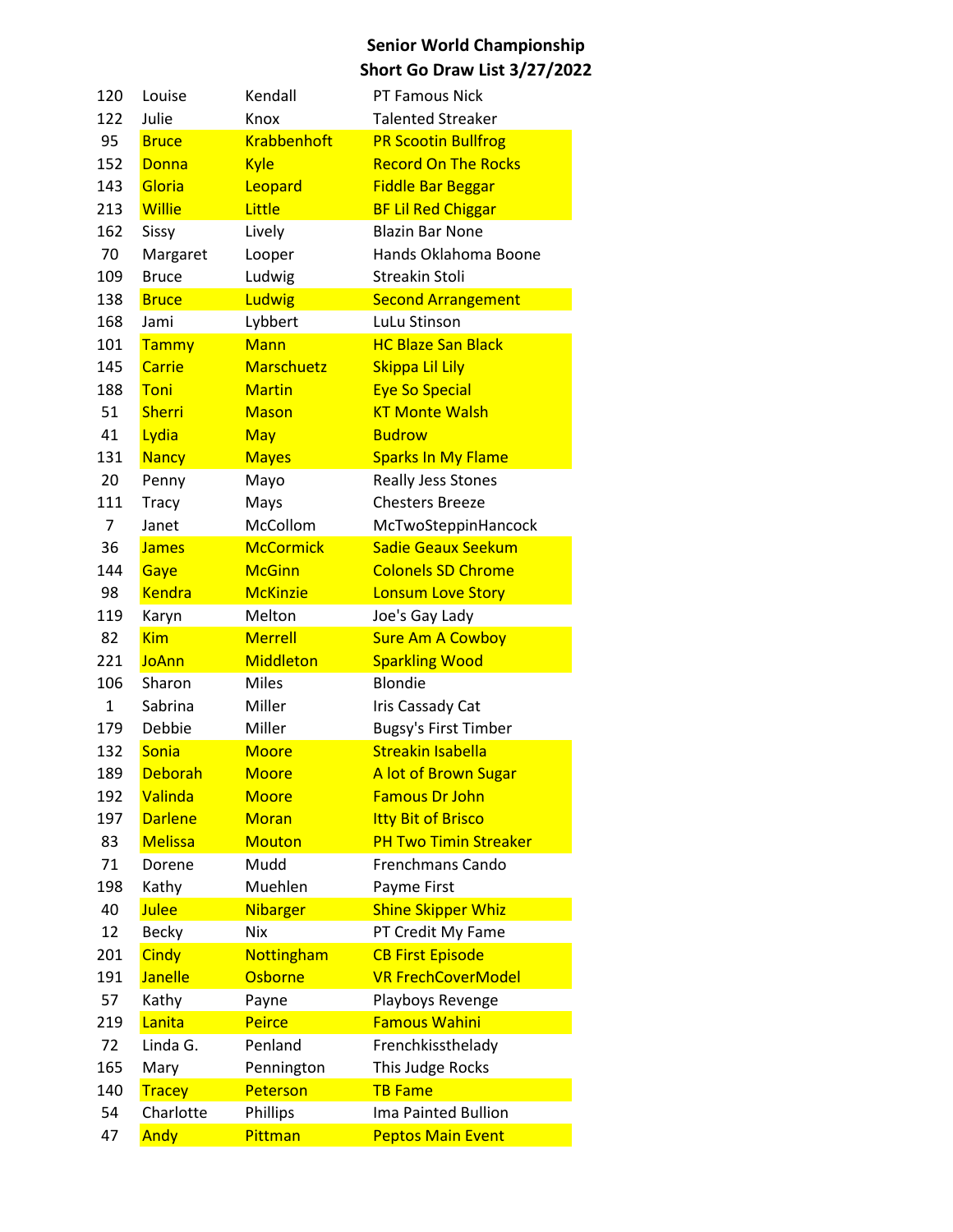| 26  | Sarah           | Poole            | Scar                        |
|-----|-----------------|------------------|-----------------------------|
| 15  | Debbie          | Powders          | <b>KS Brown Ambrose</b>     |
| 80  | <b>Bonnie</b>   | <b>Powers</b>    | <b>JustmyLuckyStone</b>     |
| 173 | Candace         | Pratt            | White Lick Willy            |
| 87  | <b>Stan</b>     | <b>Pulling</b>   | <b>Ms Bucks Blondie</b>     |
| 25  | Terrie          | Race             | MPM Felize Can Fly          |
| 108 | Jennine         | Ramage           | Dasey May                   |
| 182 | <b>Debbie</b>   | Richardson       | <b>Jess Streakin Again</b>  |
| 129 | Connie          | Riddle           | <b>Frenchmans Delight</b>   |
| 130 | Leann           | <b>Ritchie</b>   | <b>Hope ShesNot Tricky</b>  |
| 3   | Lisa            | Robinson         | Red Hot Jaxi Bell           |
| 199 | Joyce           | Roston           | Dial N Firewater            |
| 2   | Doreen          | Rue              | <b>Redneck Royalty</b>      |
| 86  | Anne            | <b>Sanders</b>   | <b>Rare Thunder</b>         |
| 88  | Anne            | <b>Sanders</b>   | <b>Rola Ellie Renae</b>     |
| 29  | Cheryl          | Schmidt          | <b>CF Freckles N Fame</b>   |
| 61  | Wendy           | Schutte          | <b>Red Bucks Jackie</b>     |
| 220 | Jeanette        | <b>Scott</b>     | <b>DH Sho Duchess</b>       |
| 151 | <b>Shelly</b>   | <b>Shields</b>   | NamgisKissMyHancock         |
| 37  | <b>Michelle</b> | Singleton        | <b>Bunny's Last Babe</b>    |
| 139 | Cindy           | <b>Sipe</b>      | <b>Sun Frost Biscuit</b>    |
| 13  | JeanAnn         | Smith            | <b>ES Bad Dreaming</b>      |
| 48  | <b>Denise</b>   | <b>Smith</b>     | <b>Borrego Esterlina</b>    |
| 100 | Shannon         | <b>Smith</b>     | <b>Busy Lacin Chex</b>      |
| 180 | <b>Margo</b>    | <b>Smith</b>     | <b>Hope To Fame</b>         |
| 203 | <b>Margo</b>    | <b>Smith</b>     | <b>Quietly Famous</b>       |
| 217 | Sue             | Smith            | Diamond Center              |
| 5   | <b>Buddy</b>    | Sneed            | <b>Throwback Thursday</b>   |
| 121 | Kaye            | <b>Spillers</b>  | CT Famous Five O            |
| 125 | Kenna           | Squires          | Dreamie                     |
| 175 | Kenna           | Squires          | The Red Sonador             |
| 211 | <b>Sam</b>      | <b>Stallings</b> | <b>Walter Grady</b>         |
| 34  | Ruby            | <b>Standford</b> | <b>Tips Ranger</b>          |
| 110 | Wendy           | Stephens         | Peponitas Revolution        |
| 52  | Pam             | Stephenson       | Bella Ann                   |
| 19  | Sharlot         | Stone            | Josephs Bay Moon            |
| 74  | Carolyn         | Stoy             | Lil Miss Tenseltown         |
| 16  | <b>Beth</b>     | <b>Talley</b>    | Deuces Wild Fame            |
| 49  | <b>Becky</b>    | <b>Taylor</b>    | <b>Snazzy Chester</b>       |
| 90  | <b>Becky</b>    | <b>Taylor</b>    | <b>Shez Like Chester</b>    |
| 105 | Janey           | Taylor           | Roll Me A Bully             |
| 172 | Jena            | Taylor           | Spider-Man's Fuel Tank      |
| 141 | <b>Christy</b>  | <b>Terry</b>     | <b>Famous Bashin Bully</b>  |
| 39  | <b>Hele</b>     | Thompson         | <b>Yogis Shawne Stella</b>  |
| 91  | <b>Hele</b>     | Thompson         | <b>Yogis Shawne Twister</b> |
| 133 | Tammy           | <b>Tichenor</b>  | <b>Heavens Advantage</b>    |
| 190 | Donna           | Toumajan         | <b>Revs Twisted Affair</b>  |